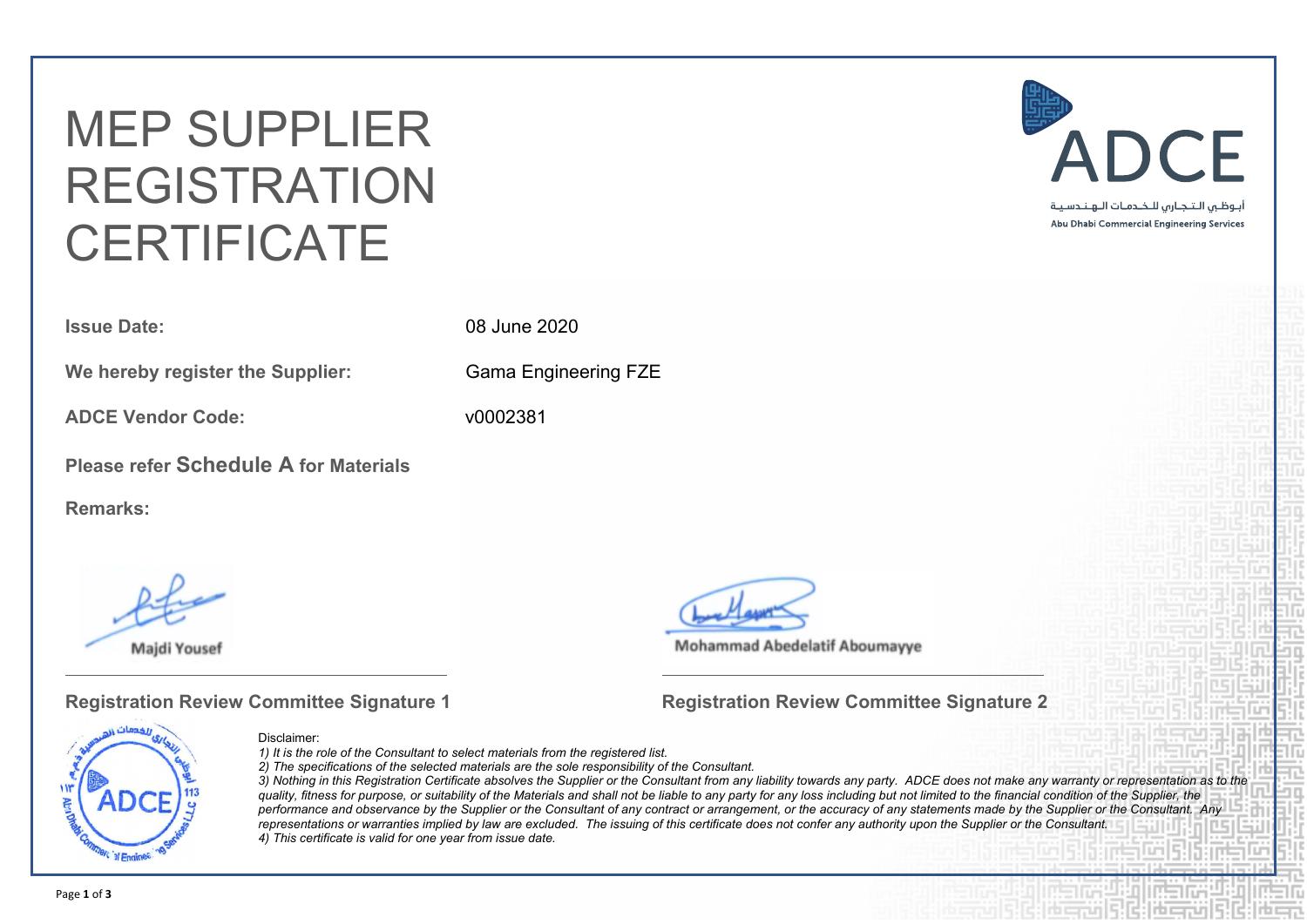## MEP SUPPLIER REGISTRATION **CERTIFICATE**

**ADCE Vendor Code:** v0002381

### **Schedule A**



MDB, SMDB, DB, etc - SCHNEIDER - Europe/Asia MCC / MCP components - SCHNEIDER - Europe/Asia Capacitor Banks - SCHNEIDER - Europe/Asia Automatic Transfer Switch - SCHNEIDER - Europe/Asia Structured Cabling System - Multiple - Europe/Asia ACCESS CONTROLS - Multiple - Europe/Asia CCTV/Video Surveillance System - Multiple - Europe/Asia Lighting Control & Motion Detectors - SCHNEIDER - Europe/Asia Lighting Control & Motion Detectors - Siemens - Europe/Asia Lighting Control & Motion Detectors - Loytec - Europe/Asia Door Bell - Multiple - Europe/Asia SMATV/MATV/IPTV System - Multiple - Europe/Asia Video Intercom System - Multiple - Europe/Asia Smart Home & Room Mgt System - Multiple - Europe/Asia Gate Barrier & Parking Control - Multiple - Europe/Asia CMS/EMS - Multiple - Europe/Asia Audio Visual / Public Address - Multiple - Europe/Asia Double Regulating Valves - Multiple - Europe/Asia Control Valves - Multiple - Europe/Asia Thermostats - Multiple - Europe/Asia BMS - Multiple - Europe/Asia



نواله انتهضت أنوالها فاستحق